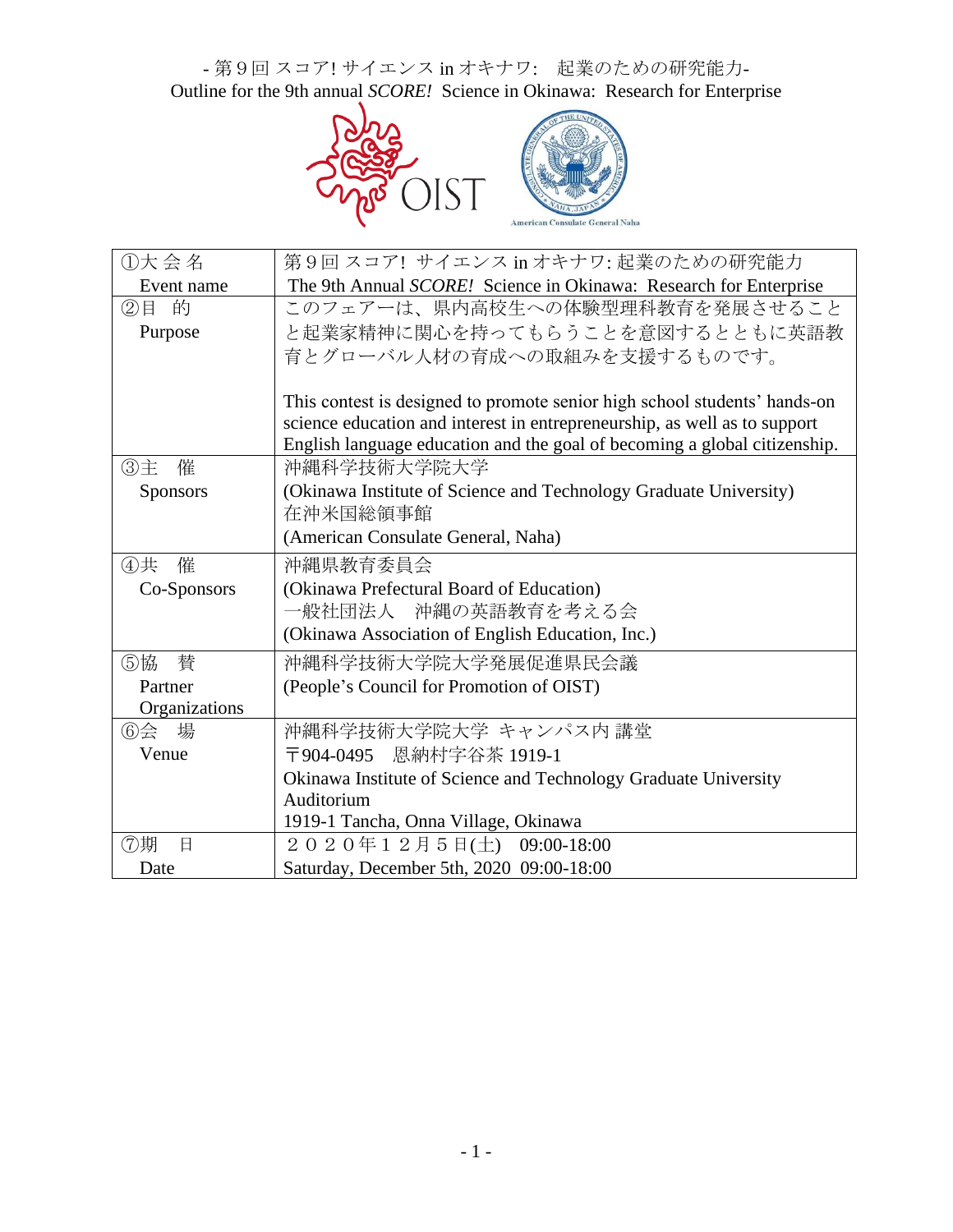| 8応募資格         | 沖縄県内の高校生及び高等専門学校に在学する生徒。但し、3年次                                                                                                                            |
|---------------|-----------------------------------------------------------------------------------------------------------------------------------------------------------|
| Participants  | までとする。                                                                                                                                                    |
|               | This competition is open to all Japanese and American high school                                                                                         |
|               | students (up to $12th$ grade) residing in Okinawa prefecture.                                                                                             |
|               | 個人あるいは3人以下のグループでの共同研究も可。                                                                                                                                  |
|               | Both individuals and groups of up to three students may enter.                                                                                            |
|               |                                                                                                                                                           |
|               | 学校毎の応募数の上限は設けませんが、収容人員等の制約により                                                                                                                             |
|               | OIST での発表数を約12チームに制限する可能性があります。申込                                                                                                                         |
|               | みが対応可能な範囲を超えた場合は、事前にスクリーニングを行                                                                                                                             |
|               | い、本選に出場するチーム、及び、ポスタープレゼンテーションに                                                                                                                            |
|               | 出場するチームを選抜します。                                                                                                                                            |
|               | There are no limits on the number of entries, but capacity constraints may<br>require that we limit the number of presentations (about 12 teams) at OIST. |
|               | If we receive more entries than we can accommodate, we will pre-screen                                                                                    |
|               | the applications and announce which team will participate in the final                                                                                    |
|               | competition or the poster presentation session.                                                                                                           |
|               |                                                                                                                                                           |
|               | オリジナル研究での参加が望ましいが、他の大会に出展したプロジ                                                                                                                            |
|               | ェクトでも、起業に関する改良や工夫を加えた場合は受け付けま<br>す。協力者(企業・大学等)と行っている研究は明記してくださ                                                                                            |
|               | い。また、継続研究の場合もどの部分が今回の研究か分かるように                                                                                                                            |
|               | してください。                                                                                                                                                   |
|               | Entry with an original project is preferable. Even if a project has been                                                                                  |
|               | presented in another contest, if there are improvements or modifications                                                                                  |
|               | related to entrepreneurship, we will accept that entry. Please make it clear                                                                              |
|               | on the forms if you are working with other organizations. Please also                                                                                     |
|               | record when your contribution began or if you are continuing the project<br>from last year.                                                               |
|               |                                                                                                                                                           |
|               | 離島からの参加者につきましては1名に付き1万円の旅費の補助を                                                                                                                            |
|               | 行ないます。                                                                                                                                                    |
|               | Selected participants from the outer islands will be granted a 10,000yen                                                                                  |
|               | travel expense per person.                                                                                                                                |
| ⑨分野           | 物理、化学、生物、地学、応用数学、工学、環境、農業関連の研究                                                                                                                            |
| Disciplines   | 開発、コンピューター、情報通信技術及び-再生可能エネルギー                                                                                                                             |
|               | Physics, Chemistry, Biology, Earth Science, Applied Math, Engineering,                                                                                    |
|               | Environmental Science, Agricultural Research & Development, Computer                                                                                      |
|               | Science, Information Communication Technology, and Renewable Energy                                                                                       |
| ⑩発表           | 発表時間は各10分(同時通訳)。各発表後5分の質疑応答。                                                                                                                              |
| Presentations |                                                                                                                                                           |
|               |                                                                                                                                                           |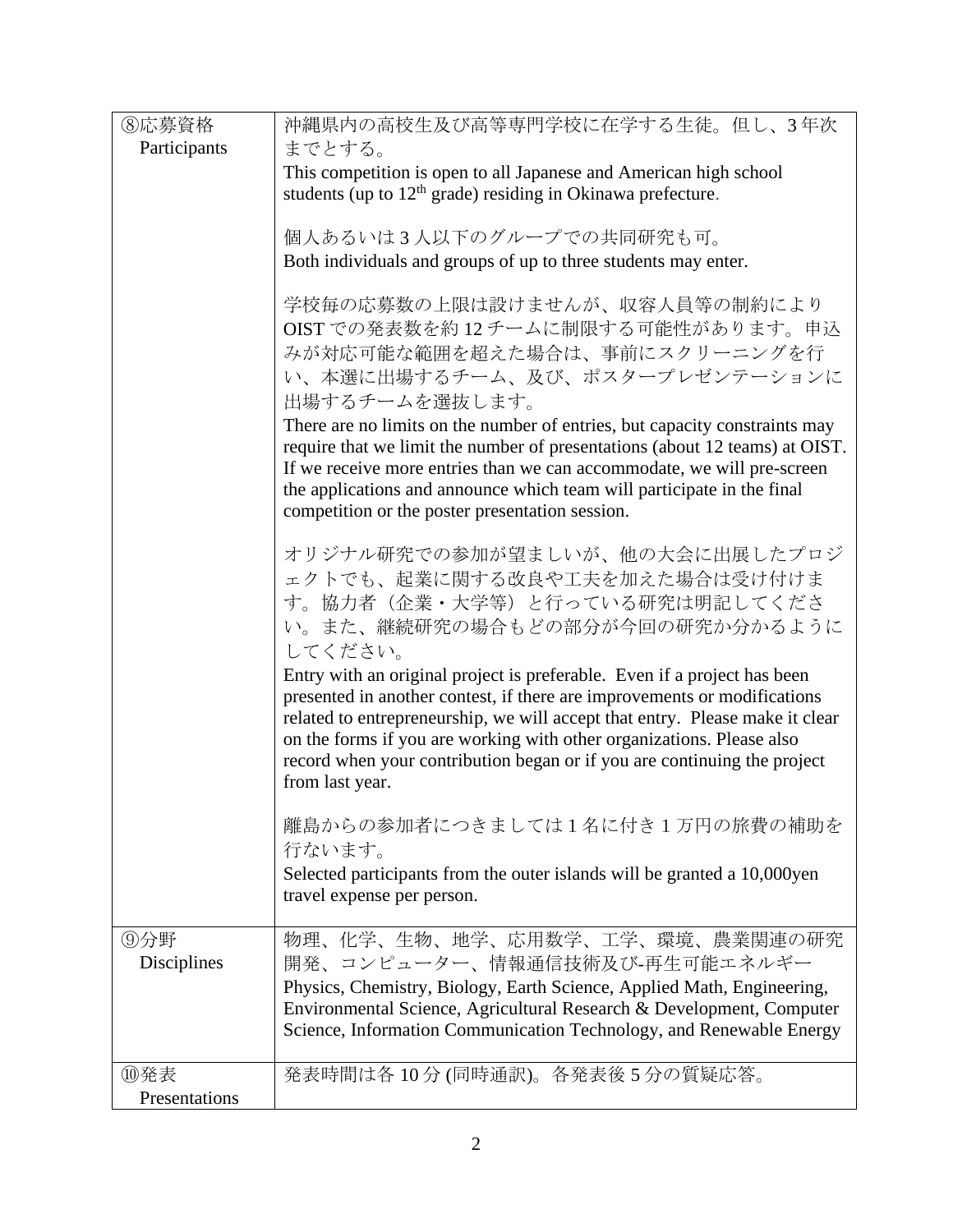|            | Presentations shall not exceed ten minutes. (We will provide simultaneous<br>interpretation when needed.) Five minutes Q&A session after each<br>presentation.                                                                                                |
|------------|---------------------------------------------------------------------------------------------------------------------------------------------------------------------------------------------------------------------------------------------------------------|
|            |                                                                                                                                                                                                                                                               |
|            | 発表は研究プロジェクトの概要と結果を活用した事業化や日常生活<br>をどのように向上させるか等を含めて発表して下さい。                                                                                                                                                                                                   |
|            | The presentation should include a brief overview of a research project and                                                                                                                                                                                    |
|            | articulate how these results can be used in business and/or to improve daily                                                                                                                                                                                  |
|            | life.                                                                                                                                                                                                                                                         |
|            | 発表は大学院大学の講堂で大勢の観客の前で行います。発表(口頭                                                                                                                                                                                                                                |
|            | あるいは電子媒体)は大勢の観客に聞こえたり、見えるように工夫                                                                                                                                                                                                                                |
|            | して下さい。                                                                                                                                                                                                                                                        |
|            | Please note that the presentation will be in the OIST auditorium and will be                                                                                                                                                                                  |
|            | viewed by a large audience. Presentations (oral or electronic) should be                                                                                                                                                                                      |
|            | heard and viewable by all.                                                                                                                                                                                                                                    |
| ⑪評価        | 大学院大学、米国総領事館、教育界及び産業界からなる評価委員会                                                                                                                                                                                                                                |
| Evaluation | が各発表を評価します。評価基準については、別添を参照して下さ                                                                                                                                                                                                                                |
|            | $V_{0}$                                                                                                                                                                                                                                                       |
|            | An assessment panel from OIST, the U.S. Consulate, academia and                                                                                                                                                                                               |
|            | industry will evaluate the presentations. See separate evaluation/judging                                                                                                                                                                                     |
|            | sheet.                                                                                                                                                                                                                                                        |
| ⑫表彰等       | 科学的考察と事業化や日常生活での活用を最も良く組み合わせて発                                                                                                                                                                                                                                |
| Awards     | 表した個人あるいはグループを1位から3位まで表彰します。入賞<br>者/グループには、沖縄科学技術大学院大学でのインターンシップ                                                                                                                                                                                              |
|            | の機会が与えられます。                                                                                                                                                                                                                                                   |
|            | The top three entries whose presentations show the best combination of<br>scientific research and applications to business or everyday life will be<br>awarded an internship opportunity at OIST. The top three entries will also<br>be awarded extra prizes. |
|            |                                                                                                                                                                                                                                                               |
|            | 副賞として1位入賞者/グループには沖縄・米国往復航空券、米国研<br>修旅行、2位および3位入賞者/グループにそれぞれ賞品を贈呈しま<br>す。                                                                                                                                                                                      |
|            | The top four entries will also be awarded with the following extra prizes:                                                                                                                                                                                    |
|            | 1st Place: Round-trip tickets from Okinawa to the U.S. for a study tour.<br>2nd Place: TBD<br>3rd Place: TBD                                                                                                                                                  |
|            |                                                                                                                                                                                                                                                               |
|            | 米国に国籍のあるチームが1位となった場合、米国研修旅行の代わ<br>りに賞品が授与され、次に順位が高い日本の高校のチームに研修旅                                                                                                                                                                                              |
|            | 行が授与されます。                                                                                                                                                                                                                                                     |
|            | Those students who hold U.S citizenship will not receive the trip to the<br>U.S, but will receive a prize instead. Teams for the U.S. Department of                                                                                                           |
|            | Defense schools are eligible to compete. If a DoDEA team wins first place,                                                                                                                                                                                    |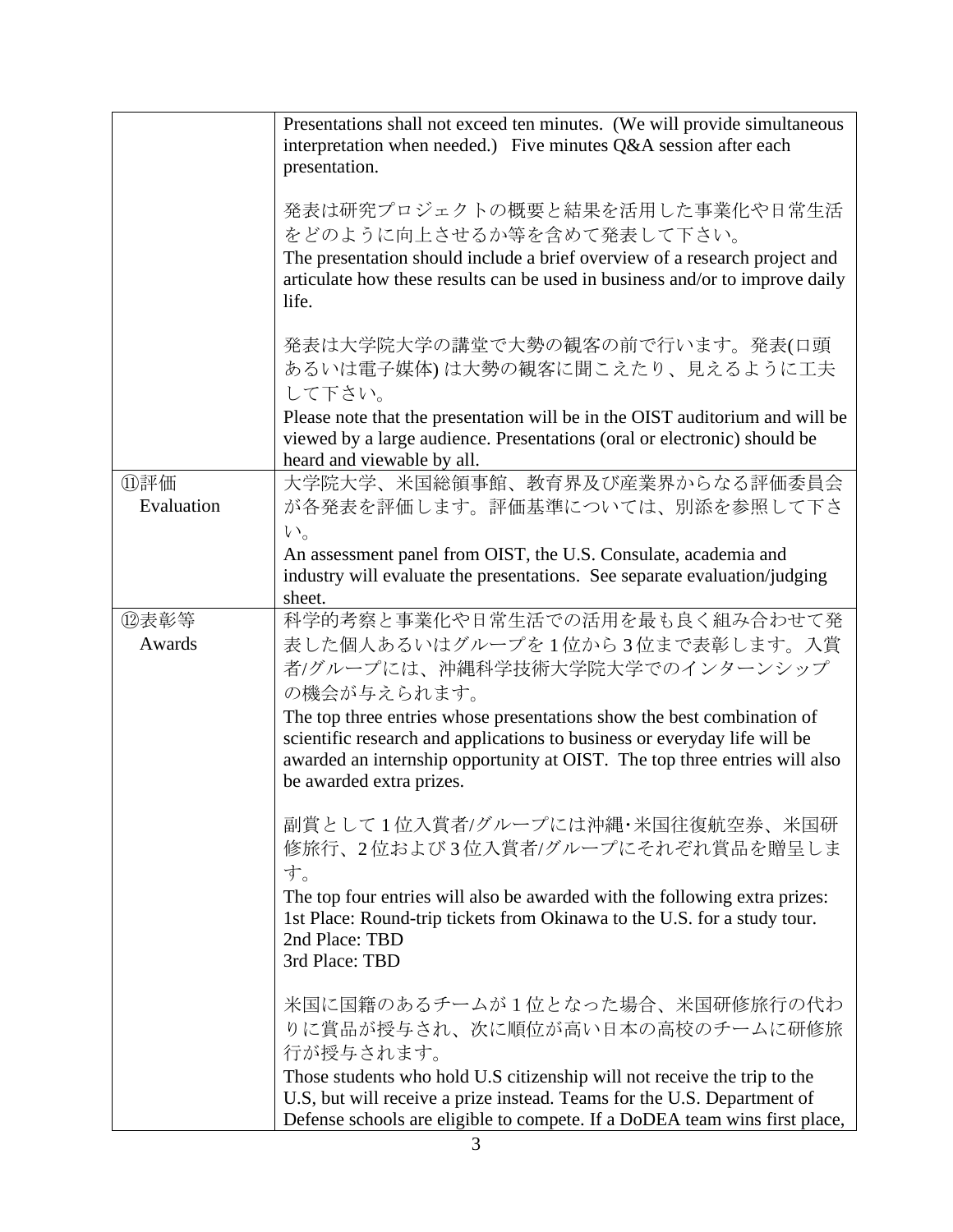|                         | they will receive iPad and the next highest place Japanese high school team<br>will receive the trip to the U.S.                                   |
|-------------------------|----------------------------------------------------------------------------------------------------------------------------------------------------|
|                         | *参加者の名前や画像がメディアに掲載されることがあります。                                                                                                                      |
|                         | * Participants names and photographs will be shared with the media.                                                                                |
| 13申込期限                  | 2020年10月5日(月)                                                                                                                                      |
| Application             | 参加希望者は、2020年10月5日(月)までに、大会事務局宛に                                                                                                                    |
| process and<br>deadline | 大会用のウェブサイト(https://groups.oist.jp/ja/score)から参加申込書<br>とプロジェクト概要を送付して下さい。プロジェクト概要を作成す                                                               |
|                         | る際は、別添の注意事項をご熟読下さい。                                                                                                                                |
|                         | The application and abstract must be submitted to the Secretariat by<br>Friday, October 5, 2020 via the event website                              |
|                         | (https://groups.oist.jp/score/). Please read the attached information before                                                                       |
|                         | submission.                                                                                                                                        |
|                         | 2020年10月16日(金)までに本選参加の可否を大会事務局よ<br>り連絡いたします。                                                                                                       |
|                         | The Secretariat will notify applicants of their acceptance as soon as<br>possible, no later than Friday, October 16, 2020.                         |
|                         | 採択したプロジェクトについては、2020年11月16日(月)ま                                                                                                                    |
|                         | でに大会事務局宛に大会用のウェブサイトから、発表用の資料(パ<br>ワーポイント等)を送付して下さい。採択したプロジェクトについ                                                                                   |
|                         | ての個別の指示と受領確認の通知を一緒に行います。送付後の発表<br>資料やプロジェクト概要の差し替えや修正は受け付けません。                                                                                     |
|                         | The presentation slides and abstract for each accepted project must be<br>submitted to the Secretariat by Monday, November 16, 2020 via the event  |
|                         | website; specific instructions will be provided to successful applicants<br>together with the notification of their acceptance. We will not accept |
|                         | replacements and/or corrections on your presentation slides and abstract<br>after your submission.                                                 |
| ⑭事務局                    | 沖縄科学技術大学院大学                                                                                                                                        |
| Secretariat<br>Office   | <b>OIST</b>                                                                                                                                        |
|                         | 大会用のウェブサイト(https://groups.oist.jp/score/)から大会事務局へ<br>ご連絡下さい。                                                                                       |
|                         | Please contact the Secretariat via the event website                                                                                               |
|                         | (https://groups.oist.jp/score/).                                                                                                                   |
| 15日程(予定)                | 受付開始<br>0900-0930                                                                                                                                  |
| Agenda                  | Registration                                                                                                                                       |
|                         | 開会式<br>0930-0945                                                                                                                                   |
|                         | <b>Opening Ceremony</b>                                                                                                                            |
|                         |                                                                                                                                                    |